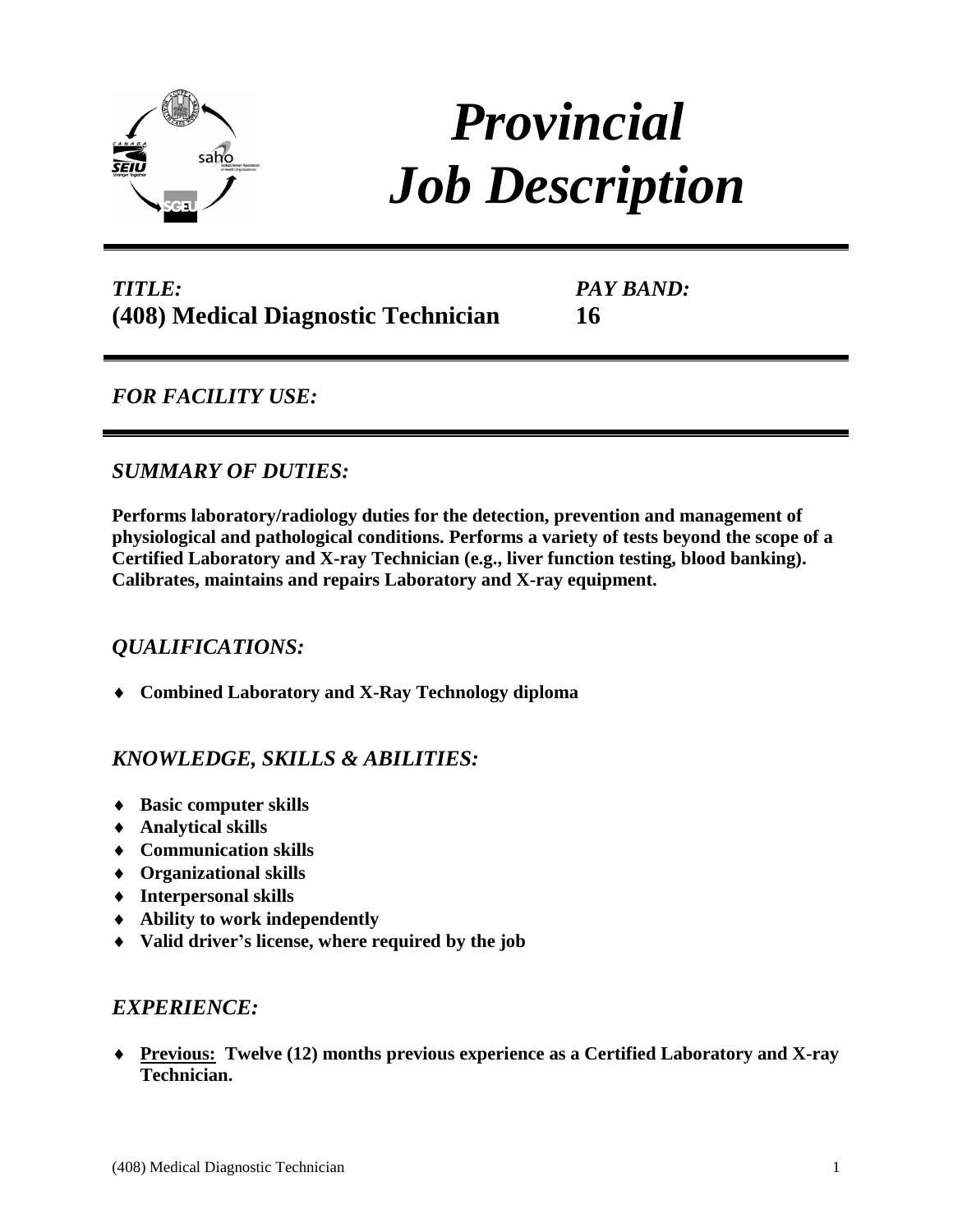## *KEY ACTIVITIES:*

#### **A. Specimen Procurement and Analysis**

- **Prepares patient for specimen procurement (e.g., identification, consent, medical condition, procedure instruction).**
- **Collects, transports and prepares samples for in-house testing and/or dispatches to reference laboratories (e.g., Provincial Laboratory, TB Laboratory).**
- **Organizes and prioritizes specimens based on urgency of request, stability of specimen, and timing protocols.**
- **Assesses specimen integrity and maintains stability.**
- **Performs limited laboratory testing and evaluates the validity of results based on the CLXT scope of practice as well as other tests beyond the scope of CLXT scope of practice.**
- **Responds appropriately to critical values, unexpected results and urgent requests.**
- **Performs Blood Bank testing duties as authorized by the Laboratory Licensing body.**
- **Performs liver function testing, acetaminophen and salicylate level testing.**
- **Performs CSF, Urine Protein, Cholesterol, HDL, LDH, Triglycerides and Uric Acid analysis.**

#### **B. Radiographic Procedures**

- **Prepares patient for procedures (e.g., identification, consent, medical condition, procedure instruction).**
- **Prepares patient by portering, instructing and positioning.**
- **Performs radiographic procedures based on CLXT scope of practice.**
- **Develops radiographic films, prepares files and transports to requesting physician and/or radiologist.**
- **Performs electrocardiograms, stress testing and Holter monitoring.**

#### **C. Equipment Maintenance / Quality Control**

- **Monitors equipment and performs regular corrective and preventative maintenance in accordance with manufacturer guidelines and ensures proper calibration for safe and efficient operation.**
- **Troubleshoots and repairs equipment problems, acts as a liaison with service representatives.**
- **Calibrates equipment according to established standards (e.g., chemistry analyser).**
- **Participates in quality control programs as required by local protocol and regulatory bodies.**
- **Maintains Laboratory and X-Ray equipment including dismantling and reassembling specific pieces of equipment in need of repair (e.g., X-ray and Developer Unit).**
- **Maintains all quality assurance logs.**